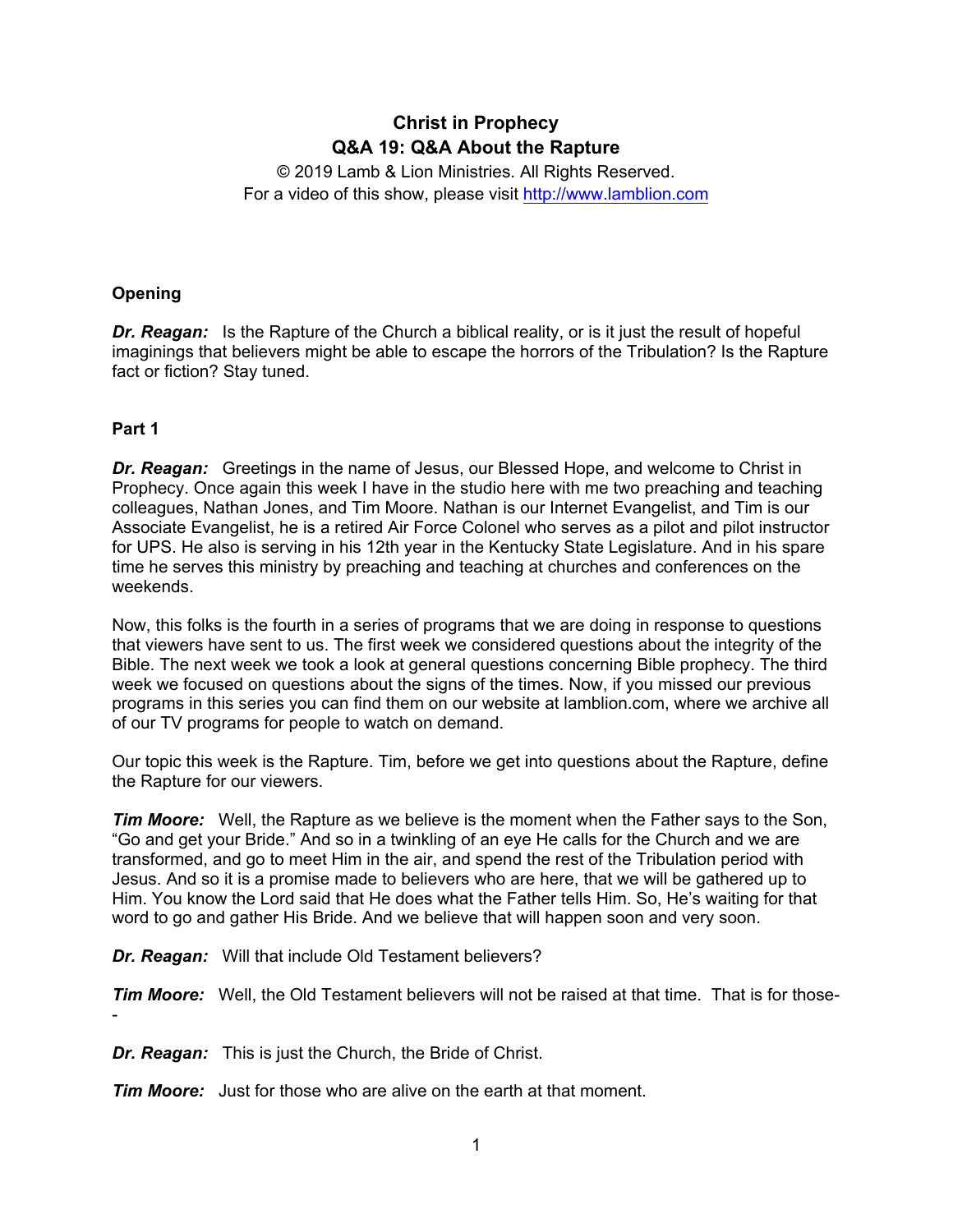*Dr. Reagan:* Yeah. So the Old Testament believers will be resurrected when?

*Tim Moore:* The Old Testament believers will be resurrected when the Lord returns.

*Dr. Reagan:* At the Second Coming.

*Tim Moore:* At the Second Coming. Yes, sir.

*Dr. Reagan:* Alright, let me get to another question that has been sent in and it says: My pastor talks only about the Second Coming. Is the Rapture a part of the Second Coming?

**Tim Moore:** Well, it depends on how you look at it. Yes and no. Yes it is, the Second Coming of Jesus Christ comes in two stages. The Rapture before the Tribulation, then seven years plus if there is a little gap, and then the Second Coming at the end. But you can also then consider it separate, it is meant for the Church only. It is meant to take the Church if you are saved up to Heaven. So, it is considered a separate event as well. So, I tell people yes and no.

*Dr. Reagan:* I think that is a very good answer because you've got about seven years between the two. The Rapture is not necessarily the beginning of the Tribulation.

#### *Tim Moore:* No.

**Dr. Reagan:** So, there could be a gap of a few months, or even a few years after the Rapture occurs, as the world is thrown into chaos, and the Antichrist arises and says, "I've got the answer to all the world's problems," and makes a peace treaty with Israel. But, yeah, I think your concept is very well stated that the Second Coming occurs in two stages: first the appearing of the Lord in the heavens for the Church, and then later His return to earth to reign. Alright, another question: There are so many concepts of the timing of the Rapture, and I find it all very confusing. And that's very common. When do you think the Rapture is most likely to occur, and why?

*Tim Moore:* Well, I think that we have to almost go back to the word rapture. A lot of people say well that's not even in the Bible. Well, the word "rapturo" was is the Latin Vulgate, of course in 1 Thessalonians 4:17. And it kind of takes a quick action, a snatching away. So, that is why even some translations says that we will be snatched away, or caught up, originally in the King James Version, but it is quick forceful action. And I think that all of us who look forward to the Rapture as the next major prophetic event realize that it will happen very quickly. Jesus said, "Behold I come quickly." I come suddenly. Obviously for us who are His in the Church. And I liken it to a pregnancy, when my wife, or when my oldest daughter was pregnant we knew that that baby was going to come about nine months after the conception. Well we didn't know exactly when. And so the signs of the approaching due date were very evident, but we still didn't know the exact moment. We could sense it was getting closer and closer. So, for me I believe that the timing of the Rapture is getting closer and closer. Its due date is any moment. But it could be a little bit longer. It could be today.

**Dr. Reagan:** Yeah, but that doesn't really address the question. The question is the timing of the Rapture.

*Tim Moore:* The timing of the Rapture, soon, and very soon.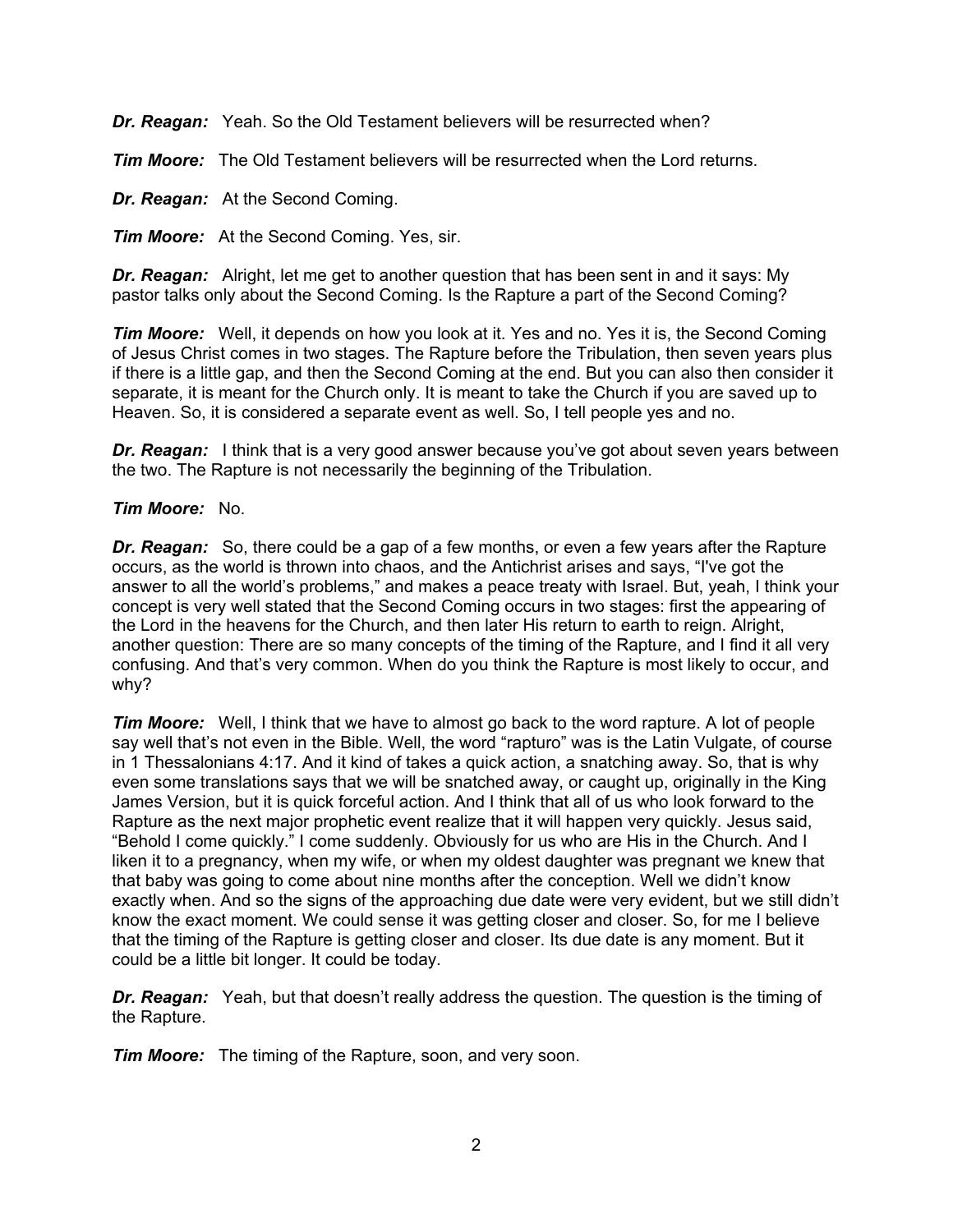*Dr. Reagan:* Still doesn't address the question. The question has to do with when is the Rapture going to occur? Is it going to be before the Tribulation, middle of the Tribulation, after the Tribulation? Ten years?

*Tim Moore:* Okay, I understand your question.

*Nathan Jones:* Well, let's clear this up first. You're not asking us what day is the Rapture, because nobody can know.

*Tim Moore:* Nobody knows. Exactly right.

*Nathan Jones:* Jesus said, "Nobody can know the date or the hour." Matter of fact even when Jesus was here in His First Coming even He said, He didn't know which boggles the mind. Clearly He knows now. So, we know that we cannot predict the date or the time of the Rapture. But we do know that the Rapture is separate from the Second Coming because we read the passages in Matthew 24, Mark 13, Luke 21, Zechariah 14, all talk about the Second Coming. But the Rapture verses when you talk about 1 Thessalonians 4, 1 Corinthians 15, John 14 even they tell two different stories. So, we know the Rapture and the Second Coming are separate. Okay, now we know they are separate, how do they relate to each other? Well, there's four major views for that. You've got the Pre-Tribulation Rapture view where the Rapture happens before the seven year Tribulation. You've got the Mid-Tribulation view that it happens at the three and a half years into the Tribulation. Then you've got the Pre-Wrath view where it happens before the bowl judgments, about five plus years into the Tribulation. And then you've got the Post-Tribulation Rapture view where Jesus comes back and the Rapture happens and then you turn and come right back. So, those are probably the four main views. Now, there's other fringe views but those are the four main views about when the Rapture is going to occur. Me, particularly and I think you guys too obviously, believe in the Pre-Tribulation Rapture view because we look at the Rapture passages and we look at the Second Coming passages and they tell two very different stories.

*Tim Moore:* Yes, they do, the contrast between 1 Thessalonians 4 where it talks about Jesus appearing for the Church as a deliverer, in grace, and to bring salvation and deliverance for those of us who are His, He is coming as a Bridegroom. Where as in Revelation 19 the Lord is coming in great wrath. He returns to the earth, not just in the heavens. He comes as a warrior, and to rule as a King, and obviously the Church comes with Him. There are many pictures of this. Even in the book of Revelation John is addressing the churches, dictating, or the Lord is dictating to him letters to the seven churches. And then in chapter 4 John is caught up, he is snatched up and translated to Heaven. And the rest of Revelation until Revelation 19 he is there witnessing things in Heaven describing events on the earth, but the Church is not mentioned until the Church returns to the earth with the Lord. So, that's why we think the Rapture comes for the Church in an instant, and the Church is snatched away before the Lord returns subsequent to that in the Second Coming.

*Nathan Jones:* And I would add too on top of that, that is a great answer, because not only do we see the difference between the verses that deal with the Rapture, and the Tribulation, two totally different stories. But we have the iron clad promise of God that the Church is never destined to endure the wrath of God.

*Tim Moore:* Exactly right.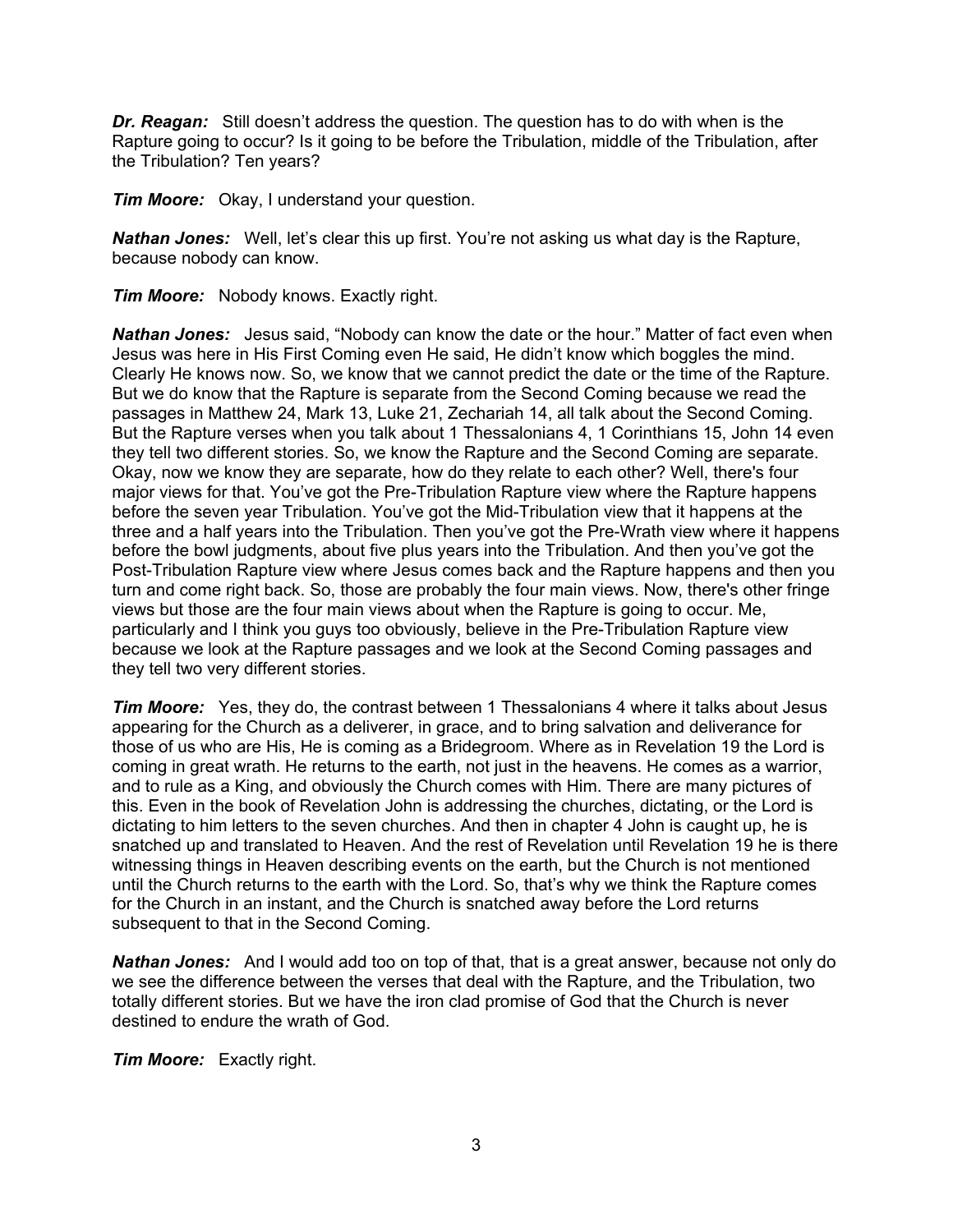**Nathan Jones:** Revelation 3:10, 1 Thessalonians 1:10 and 5:9. They all say that the believer in Christ is not destined to endure the wrath of God. What is the Tribulation? Not little "t" tribulation, big "T" Tribulation that time period.

*Dr. Reagan:* Okay, but now the problem with your answers is this, a person who believes in a Mid-Tribulation Rapture would agree with everything you said.

*Nathan Jones:* Because they define the Great Tribulation--

*Dr. Reagan:* That it is occurring before the wrath of God because they do not consider the seal judgments, or the trumpet judgments to be the wrath of God, it is the wrath of Satan and the wrath of man. So, they would say, "Yes, we believe that we're going out before the wrath." The Pre-Wrath position which I think is misnamed, it should be called the two-thirds Tribulation Rapture, they argue the same thing that the only wrath of God is the bowl judgments and they are going out before the bowl judgments.

*Nathan Jones:* Well, that is very easy to answer. I'll take the first, you take the second half, is that there are two verses that really make it clear that the entire seven, the 21 judgments are the wrath of God. I'll take the first one, you take the second. The first one is that who opens the seal judgments? Jesus Christ.

*Dr. Reagan:* At the throne.

*Nathan Jones:* He's the one, at the throne. And then you get to Revelation 15 and it says.

*Dr. Reagan:* Wait a minute before you get there. In Revelation chapter 6 you're talking about the first series, the seal judgments and they were opened by Jesus at the throne. But right at the end it says that this is the wrath of the Lamb, not the wrath of man, Satan, it is the wrath of the Lamb.

*Nathan Jones:* Right.

*Dr. Reagan:* How can you argue it is the wrath of Satan and man?

*Nathan Jones:* No, certainly God uses man.

*Dr. Reagan:* Absolutely.

*Nathan Jones:* I mean look at the fifth seal judgment all the martyrs. God isn't going out killing all those people, the Antichrist is killing the martyrs.

*Dr. Reagan:* Satan can't do whatever he wants to do.

*Nathan Jones:* No, God has him on a very short leash.

*Dr. Reagan:* God allows him to pour out this wrath.

*Nathan Jones:* But I think you're going to talk about Revelation 15.

*Tim Moore:* Well in Revelation 15:1 it says that John saw another sign in the heaven great and marvelous, seven angels with seven plagues which are the last because in them the wrath of God is finished.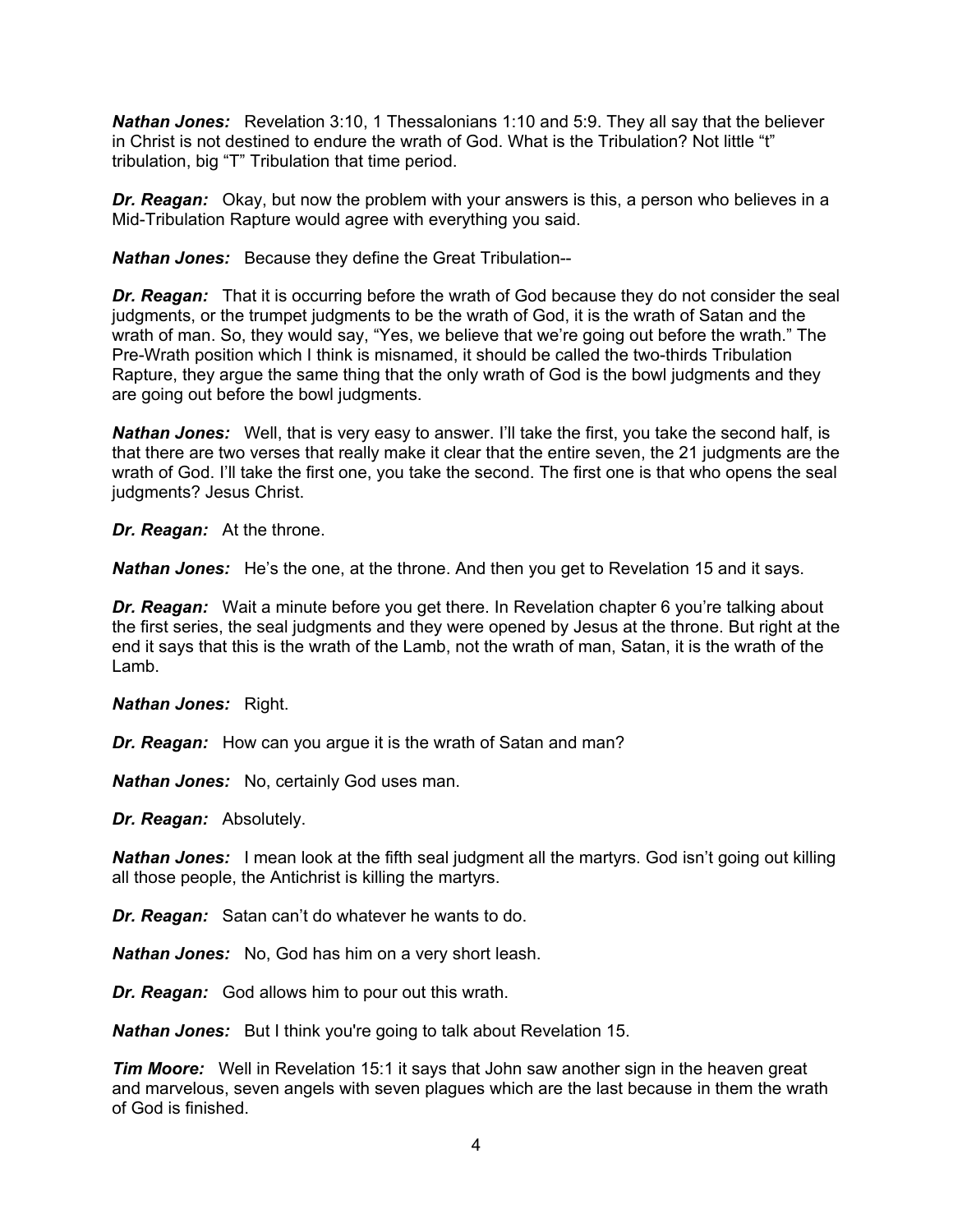*Dr. Reagan:* Did you say Revelation 51?

*Tim Moore:* Revelation 15, verse 1.

*Dr. Reagan:* I thought you said 51.

*Tim Moore:* The other reality that we will key on and I will give grace to those who differ on the exact timing because I don't put my trust in my own understanding, my trust is in the Lord. But those folks will declare that the Lord is coming, the Rapture mid-way or part way through the Tribulation then they are not looking for Jesus Christ, they are looking for the revelation of the Antichrist. They are looking for the rebuilding of the temple. They are looking for other signs that in their understanding have to precede the Lord's return.

*Dr. Reagan:* They're also destroying imminence.

*Tim Moore:* They are destroying imminence.

*Dr. Reagan:* Because there are certain events that have to occur before the Lord can come back.

*Tim Moore:* Exactly right. And over and over again we are told to look for the Blessed Hope which is Jesus Christ, not for the Antichrist, not for all the other signs. So this principle of imminence is why we believe the Rapture has nothing that precedes it. We don't have to look for other signs, just like John who recorded all these things we are looking for Jesus Christ even now.

*Nathan Jones:* I love when you quote Ron Rhodes what he says about bringing comfort. Can you do that please because that is so poignant?

*Dr. Reagan:* Well, he was talking about, Ron Rhodes is a Bible prophecy scholar and writer and we've had him at several of our conferences, he is a wonderful presenter. And one year he was talking about the Rapture and he was talking about people who believed the Rapture and the Second Coming are all one event, it is kind of the yo-yo, you go up and then you come right back down with the Lord. And he said, "What they are really saying is this: that you, the Church, are going to face seven years of horrible Tribulation, suffering, torture, just unspeakable horrors; comfort one another with these words." Because that is what 1 Thessalonians 4 ends with, with his talk about the Rapture, it says, "Comfort one another with these words." What words? The fact you're going to be taken out before all that happens.

*Tim Moore:* That's not much of a comfort.

*Dr. Reagan:* Well, okay, folks, we are going to take a brief break and then we'll come right back.

## **Part 2**

*Tim Moore:* Welcome back to Christ in Prophecy and our responses to questions about the Rapture. Okay, Dave, what's our next question?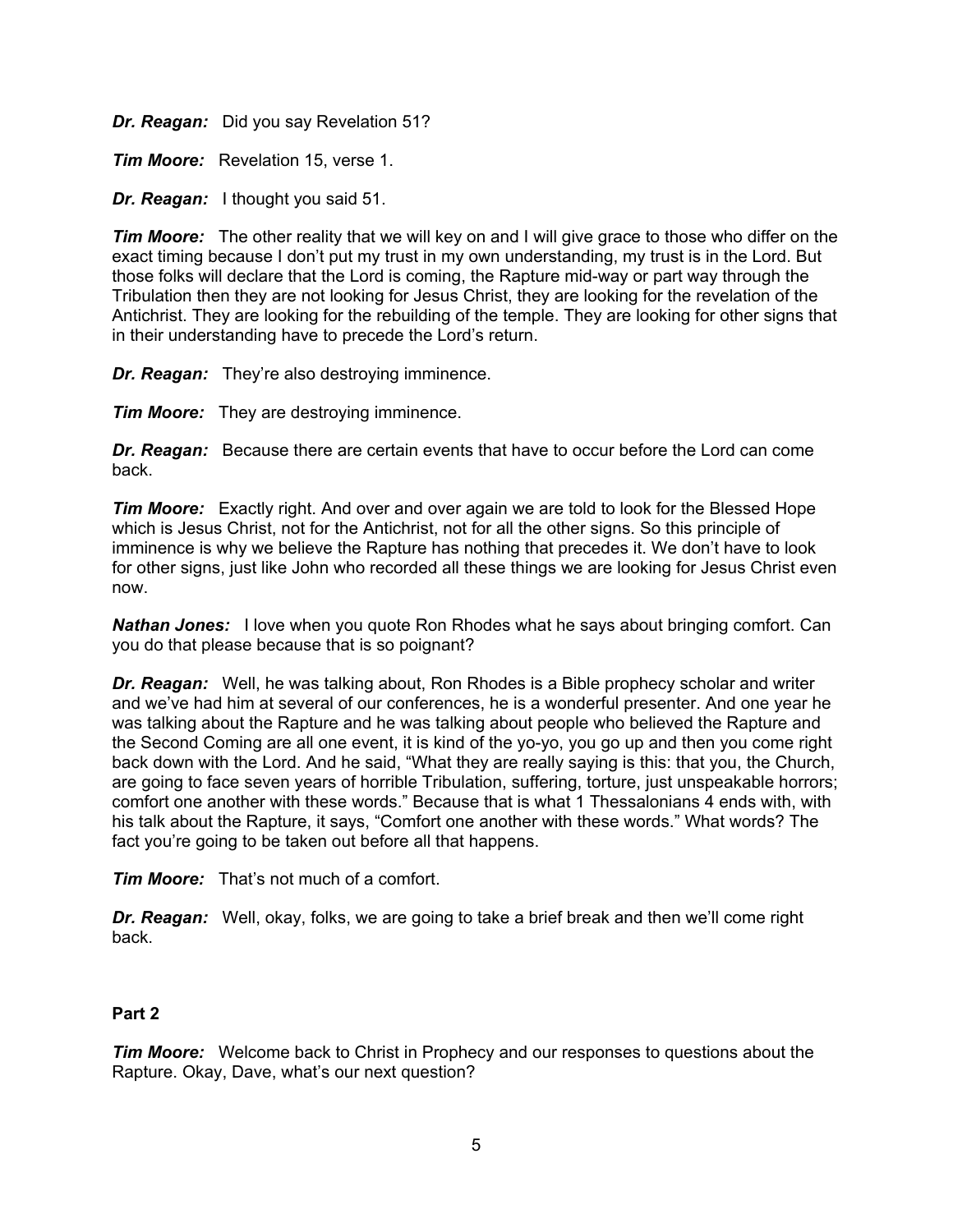*Dr. Reagan:* Alright, well let me see what's the next one. The next one is: My pastor rejects the concept of a Pre-Tribulation Rapture because he says it's too new to be true. What about it?

*Nathan Jones:* You hear that one all the time.

*Tim Moore:* Yes, we do. Go ahead Nathan you want to start with this one.

*Nathan Jones:* I think the best book ever written is, "Dispensationalism before Darby" by William Watson. It blows the too new to be true view.

*Dr. Reagan:* Brand new book.

*Nathan Jones:* Brand new book. He's actually working on a sequel he told me. And what he does he went--you know he is a research professor he went into the archives, dug deep into the Church writings for the last 2,000 years.

## *Dr. Reagan:* In England.

*Nathan Jones:* In England, yeah, I mean he is a great intellect. And he found that there are writings all throughout. I mean we all knew that there were Barnabas, Papias, Justin Martyr was talking about the immanency of the Second Coming. You got later in the 1500's through the 1800's Joseph Mede, Increase Mather, James McKnight they separated the Rapture and the Second Coming. So, this idea that John Darby back in the 1800's had invented this because he heard ecstatic utterances from Margaret MacDonald some 15 year old girl, and boom we've got this Rapture view, Pre-Trib Rapture view to be exact, is too new. And that is not true at all. What it is is a reawakening of the teachings of Jesus and the Apostles from the first century. The Church buried it under Augustine and for the Dark Ages; it was the Dark Ages for a reason because they had lost that view because they spiritualized Scripture. With the literal interpretation of the Bible we are back and understanding the Bible literally tells us the Rapture and the Second Coming are separate, and the Rapture will happen before the Tribulation.

*Tim Moore:* I think that is so important to understand too, we can point back to writers like John Darby in England that was in the early 1800's he was part of the Plymouth Brethren Movement. Of course we think about the Pilgrims here William Blackstone with his famous book, "Jesus is Coming" written in 1878. And they popularized once again. But really we can go back to the original writings of Paul, and of John, and of Peter who believed in the imminence of the Lord's return even in their day and age.

*Dr. Reagan:* Well, you made a really good point about the fact that we had the Dark Ages. And I need to emphasize that, people need to understand that Saint Augustine in about 400 wrote a book called, "The City of God" which just said all of Bible prophecy, end time prophecy should be spiritualized. And he didn't take any of it. And so he said, "We are in the Millennium now," and all that sort of thing. And the Church adopted that because it gave great importance to the Church. It meant the Church was God's Kingdom on earth and the Pope was the spokesman for God. And all the nations should submit themselves to the Pope. And so the Church bought it and nobody else was allowed ever in the Middle Ages to disagree with that. But they couldn't disagree with it because they didn't have the Word of God. In the Middle Ages we didn't have printing. The only copies were very costly handwritten and the average person couldn't read or write.

*Tim Moore:* Wasn't allowed to.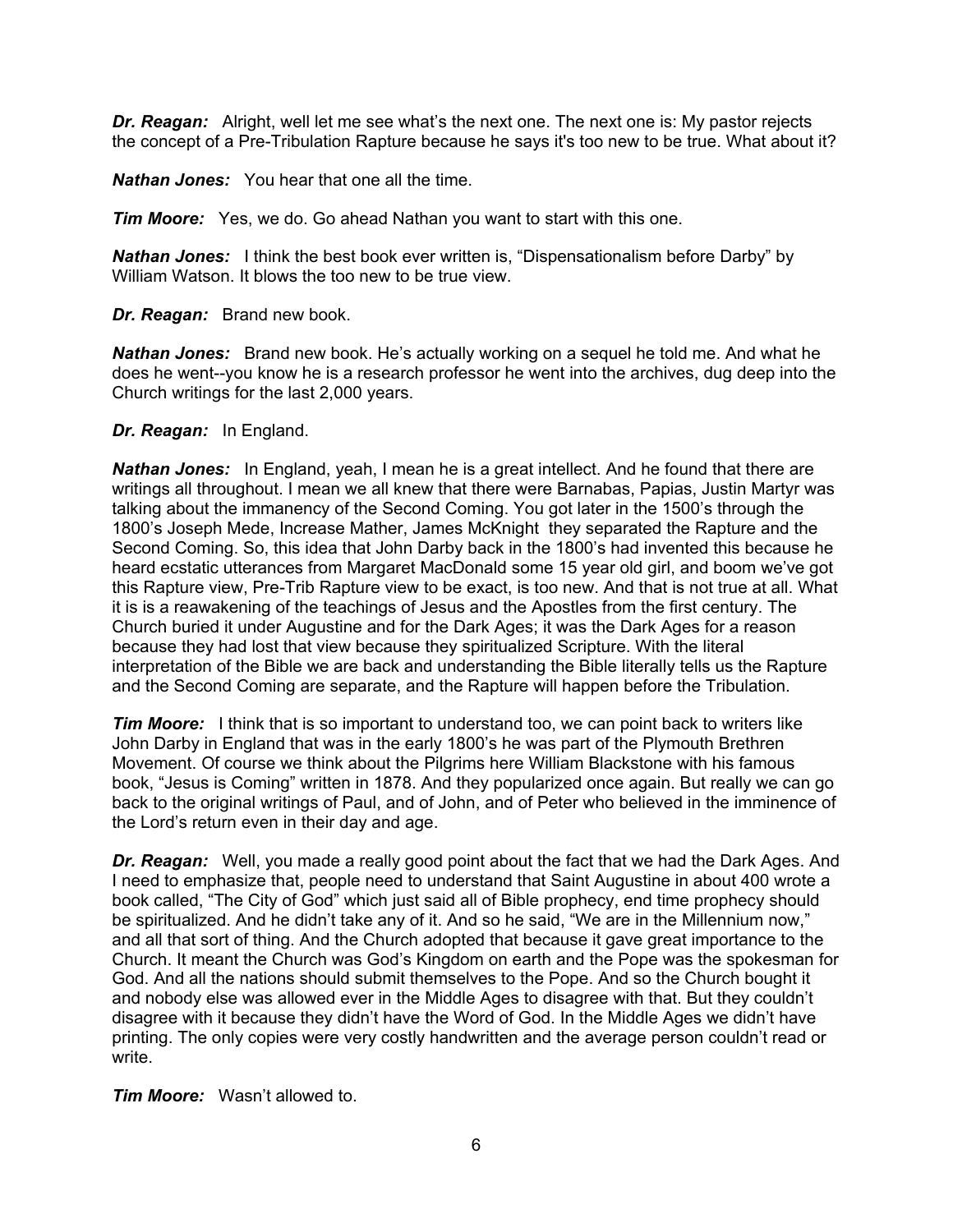*Dr. Reagan:* So, it wasn't until two things happened: the invention of the printing press, and the translation of the Bible into common languages that people could begin to read the Bible and say, "Hey, you know what the Church is teaching doesn't line up with what the Word of God says." And so it wasn't until the 1700's that people began to say, "Hey, the Bible says Jesus is coming back, going to reign for a 1,000 years, we believe it means what it says." And they began to see, "Hey, there is a difference between what's talked about in 1 Thessalonians 4 and Revelation 19. There must be some difference there. And the people began to develop the idea of the Rapture. It wasn't something that just fell out of Heaven overnight, or that John Darby dreamed up overnight. And you know Watson what is interesting about him is he said, that he has discovered books in England he doesn't think anybody has read for 350 years that are talking about a Pre-Trib Rapture. Or else they are refuting somebody who is evidently teaching a Pre-Trib Rapture, but it had been around.

*Tim Moore:* Well, some of the mantras of the Reformation Movement, grace alone, Scripture alone, that was a new concept to some who been raised.

*Dr. Reagan:* Wonderful point.

*Tim Moore:* Yes, and so those were not new concepts.

*Dr. Reagan:* When Martin Luther came up with the concept that we are saved by grace through faith and not by works, the number one argument of the Roman Catholic Church was: that's too new to be true. They said none of the Popes, none of the Church Fathers ever taught it. And his response was fantastic. He said, "Well, the real Church Fathers did like Jesus, and Paul, and Peter.

*Tim Moore:* They certainly did. Yes, John. So, go back to the original and it is not new. It is the Word.

*Dr. Reagan:* Great answers guys. I appreciate it. Alright next question: What specific prophecies must be fulfilled before the Rapture can occur? For example doesn't the Gospel have to be preached to all the world first? Jesus said it is going to be preached to all the world and then I'll come.

*Tim Moore:* Well, again I think that depends upon the meaning of then I'll come. Some will quote that scripture but what Jesus is referring to is His Second Coming to earth. Not the Rapture. I think there is only one prophecy that was required to be fulfilled before the Rapture, when He comes again for the Church, and that was that the Messiah came the first time. And once He came the first time, fulfilling all the prophecies leading up to that event it set the stage for His return. Which is why even immediately after His death, burial and resurrection and ascension into Heaven, the Apostles were already looking for His soon return. That is the only prophecy that had to be fulfilled.

*Nathan Jones:* Well, think about what Jesus said too, He said, "I come like a thief." You know be watchful. If you know the time that your family is going to show up at the door then you know to show up and wait for them. But no we don't, we're supposed to look, we are looking out the window, we are waiting. We don't know what time He's coming. Now, if Jesus is coming at the end of the Second Coming, the Rapture and the Second Coming are the same, then we've got seven years' worth of signs. We've got 21 judgments that fall to the earth, massive earthquakes, global government, Antichrist rising, image worship, mark of the beast. I mean even with Daniel's seventieth week which tells us that the Tribulation will last seven years, of 30 day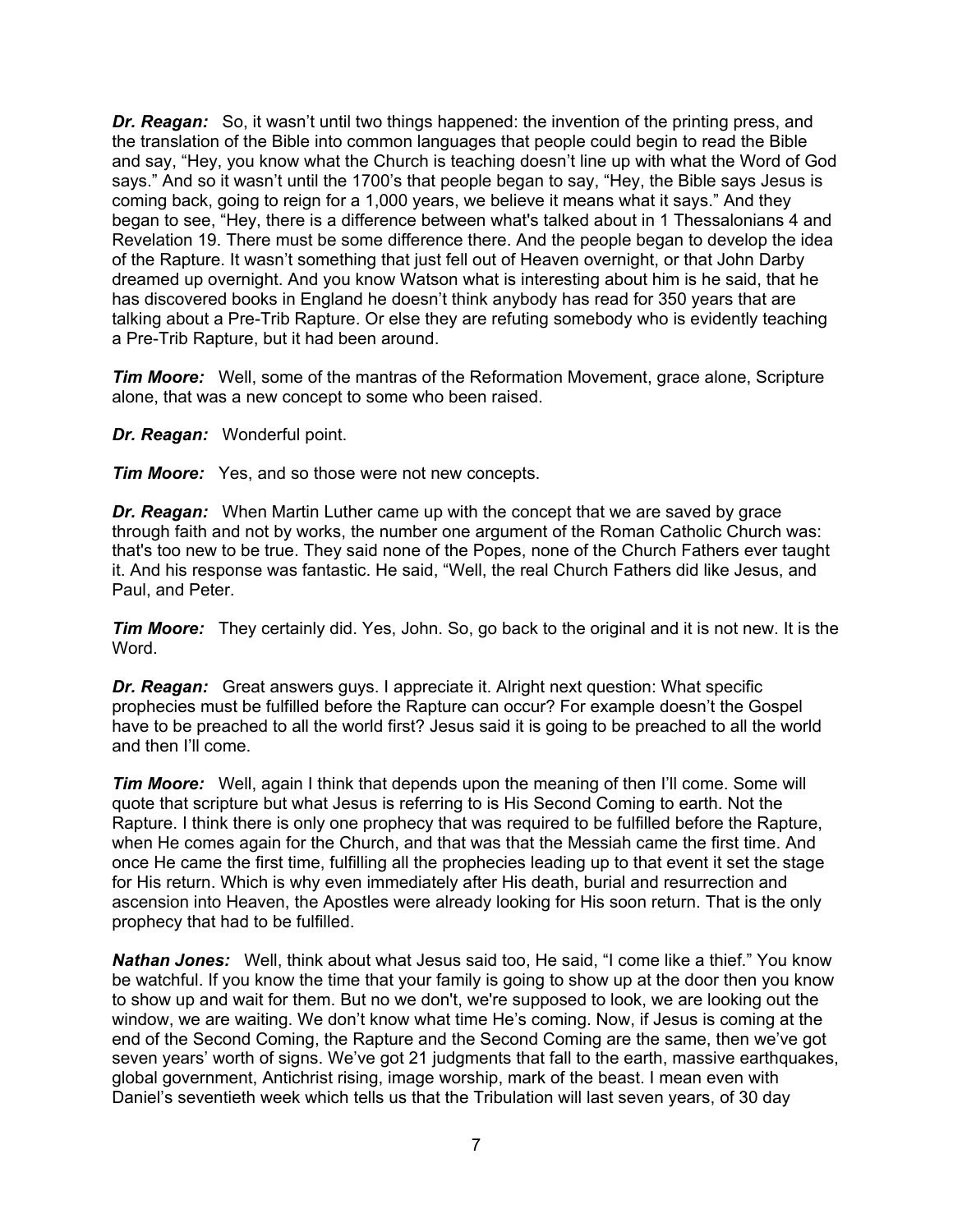months. We know to the day when Jesus Christ returns from when the Antichrist creates the treaty, Daniel 9, all the way 'til Jesus' Second Coming. But the Rapture there are no signs before it. You don't know when it is going to come. So, clearly I think the Bible, ironclad, I am 99.99% sure that the Rapture happens before the Tribulation, not during the Second Coming.

**Tim Moore:** I like what you said; still my trust is not in my own understanding. I have to build though on the point you just made about the Lord coming like a thief, because the passage people refer to there from 1 Thessalonians 5 does say He'll come like a thief. And that destruction will come upon them suddenly and they will not escape. But it goes on to say, "But we who are His brethren and sister are not in darkness," and therefore we need to be alert. We should recognize the approaching signs of His soon return, and should be alert and looking for that glorious day.

## *Nathan Jones:* Amen.

*Dr. Reagan:* And when we see those signs that are pointing to the Tribulation and the Second Coming, we know that the Rapture is right around the corner.

*Tim Moore:* We certainly do.

**Dr. Reagan:** You know fellas it occurred to me recently, I was really thinking about this, that there probably is one prophecy that has to be fulfilled before the Rapture.

*Nathan Jones:* Well, this is a first he's ever said this. I am really anxious to hear what you got to say.

**Dr. Reagan:** The Bible says it's not going to occur until the last Gentile is brought in. But it is one that we can't recognize.

*Tim Moore:* That's exactly true.

*Dr. Reagan:* We don't know when that happens. Only God knows. But when the last--when He has ordained for the last Gentile to be brought in.

*Nathan Jones:* That brings up what you said about does the Gospel have to be preached to all the nations? We hear that all the time. You know the Gospel has to be preached to all the nations first, then the Rapture. But that's not true because during the Tribulation the Lord provides two witnesses, 144,000 Jewish evangelists, an angel, an angel, the Gospel Angel.

*Dr. Reagan:* Yeah, he's talking about the Second Coming there.

*Nathan Jones:* He's talking about the Second Coming not the Rapture.

*Dr. Reagan:* And that will not be fulfilled until the end of the Tribulation when the Gospel Angel goes forth all over the world and preaches the Gospel. God gives everybody one last chance to repent.

## *Nathan Jones:* Amen.

*Tim Moore:* I love the passage in Genesis that jumped out to me in 18:14 where promising to Abram that he would have a son the Lord says, "At the appointed time I will return to you." And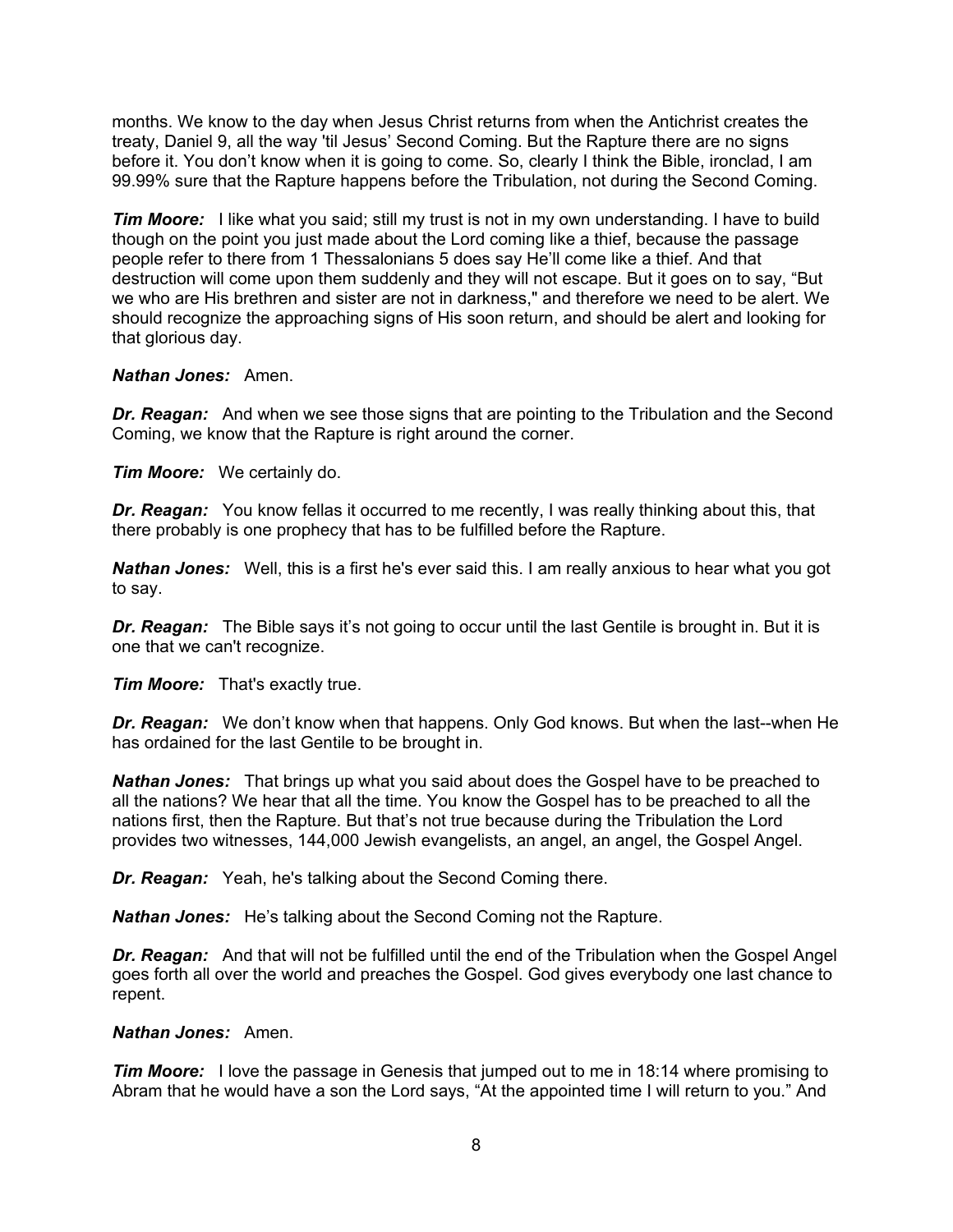to me that is not only a promise made to Abram, but really that goes down through the centuries to us today. At the appointed time He will return for us.

*Dr. Reagan:* Well, let's move on to another question here: Aren't you guys who believe in a Pre-Trib Rapture just a bunch of escapists who are afraid of suffering during the Tribulation?

*Nathan Jones:* Well, we should stay in the Tribulation and suffer to prove that we are real Christians.

*Tim Moore:* Ah, need some more suffering here.

*Dr. Reagan:* Didn't Jesus say that we were to pray to escape?

*Nathan Jones:* Yes.

*Tim Moore:* Yes, He did.

*Nathan Jones:* I think we get confused because we look at the word tribulation in the Bible and it is little "t" it means, yeah, we will suffer at the hands of man, as a follower of Jesus Christ we will suffer.

*Dr. Reagan:* Says we will point blank.

*Nathan Jones:* But we're not talking about little suffering, we are talking about a time period that capital "T" the Tribulation.

*Dr. Reagan:* The Tribulation.

*Nathan Jones:* Like the Flood was God's wrath, the Tribulation is God's wrath.

*Tim Moore:* I think there are many examples where He does say, as you said, "Pray to escape the wrath that is to come." The passage I just read in 1 Thessalonians 5 talks about we are not destined for destruction, and to be unable to escape as those who are in darkness, we are sons of light, and of day. Other passages the example of Noah, the example of Lot; God has demonstrated that before destruction falls, before He pours out judgment, He takes those who are His, who are credited with righteousness out so that they do not suffer that fate.

*Dr. Reagan:* Well we only have about a minute and a half left, so let's get to the last question. And it's one we need a lot of time on but you're just going to have to give quick answers.

*Nathan Jones:* Yes, sir.

*Tim Moore:* Okay.

**Dr. Reagan:** I've heard people say that if you have heard the Gospel before the Tribulation and have rejected it you'll have no hope of responding to it during the Tribulation. Now what do you all think? Very controversial point.

*Tim Moore:* I think that there is a difference of perspective here. And we may even disagree among the three of us. I know that it will be very difficult. A person who has hardened their heart to the Gospel before the Rapture, why would their heart be softened after the Rapture?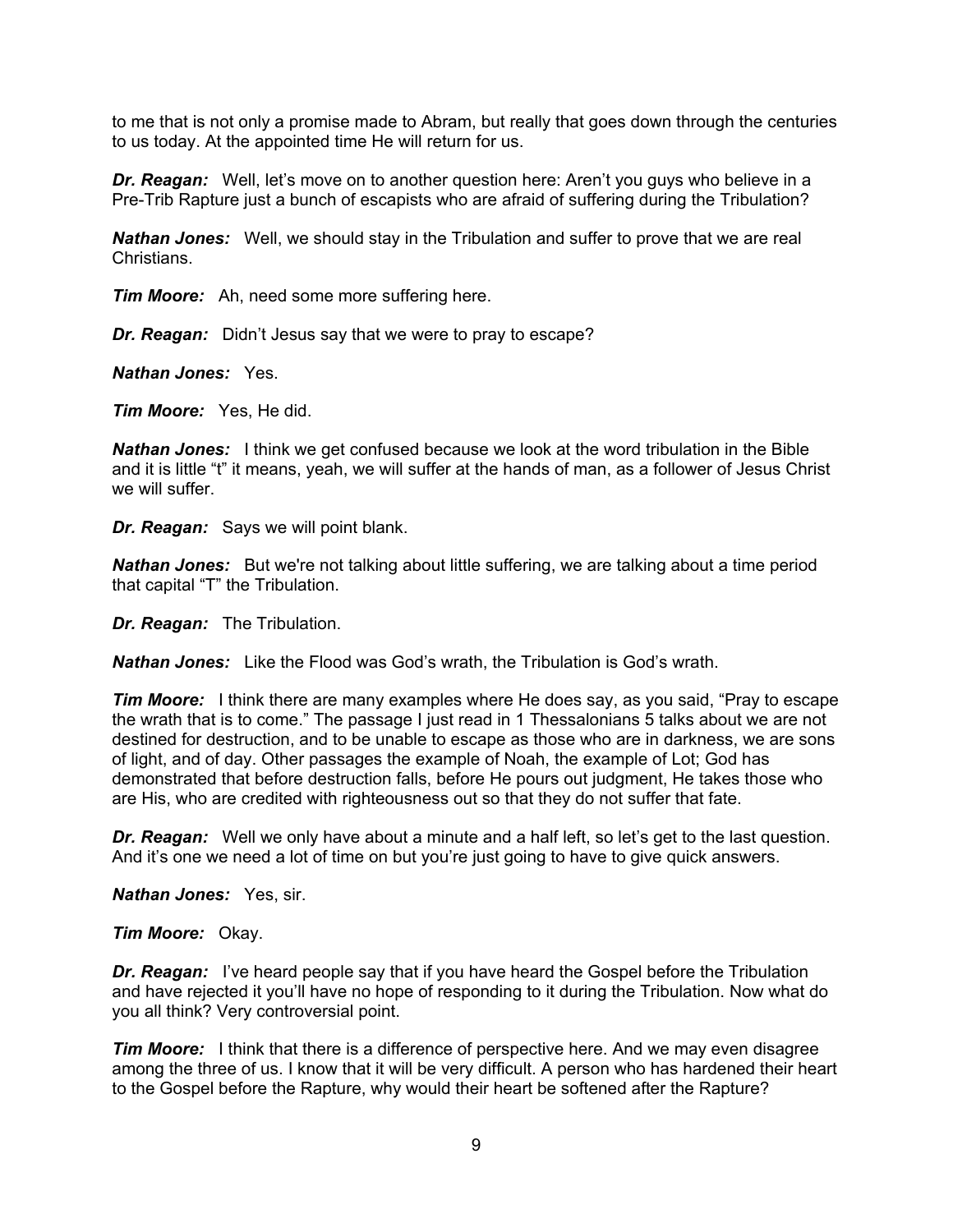*Dr. Reagan:* Knowing that they're probably going to be killed immediately.

**Tim Moore:** Knowing that they're probably going to be killed immediately. But I chalk this up to what Ezekiel had to say when the Lord asked, "Can these bones live?" And my answer to this question is, oh Lord you know. Only God knows because His Spirit will still be at work, and will still touch the hearts of individuals. And so, only God knows. And I will leave it into His discretion.

*Nathan Jones:* Second Thessalonians 2 seems to indicate that people who have heard the Gospel before the Rapture have no chance of being saved. But, like you said we read about millions, and millions of people who will be saved during the Tribulation, so we know the Gospel will spread during that time.

## *Tim Moore:* Yes, we do.

*Dr. Reagan:* Well, those are wonderful answers. And in just a moment we are going to come back and I'm going to ask you all to talk about what is the impact of this message for believers and unbelievers? Okay.

*Tim Moore:* Ah, very important.

*Dr. Reagan:* We will be back in just a moment.

## **Part 3**

*Nathan Jones:* Welcome back to Christ in Prophecy and our discussion about the Rapture. Okay, Dave you said you had a big question to ask us. I'm dying to hear what it is.

*Dr. Reagan:* Alright, this is the most important question of all: How should people prepare for the Rapture? And when I ask that I'm thinking about both believers and unbelievers. Let's go with you first, unbelievers.

*Nathan Jones:* That's an excellent question. Alright, if you are an unbeliever, in other words you haven't accepted Jesus Christ as your Savior. You haven't repented of your sins and turned to Him. What are you waiting for? You know that the Tribulation is coming. You know even if you die that Hell awaits you. So, to be saved Jesus died on the cross for your sins. He took that punishment onto Himself. And when you accept that in faith and repentance you can be saved. Pray from your heart something like: Dear Jesus, please forgive me of my sins and be my Lord and Savior. And He'll do just that. Your sins will be forgiven. The guilt will be gone. And you will inherit eternal life in Heaven.

## *Tim Moore:* Very true.

*Dr. Reagan:* Thank you very much. And Tim, how about you speaking to believers?

*Tim Moore:* Well, I think it is very important for believers to understand that the time is short. So, we have to be serious about living for the Lord today. That means living holy lifestyles, and being urgent in evangelism. We don't have the promise of even another day. So, we need to be ready for Him looking for our Blessed Hope. This is proven in Titus where he says, "For the